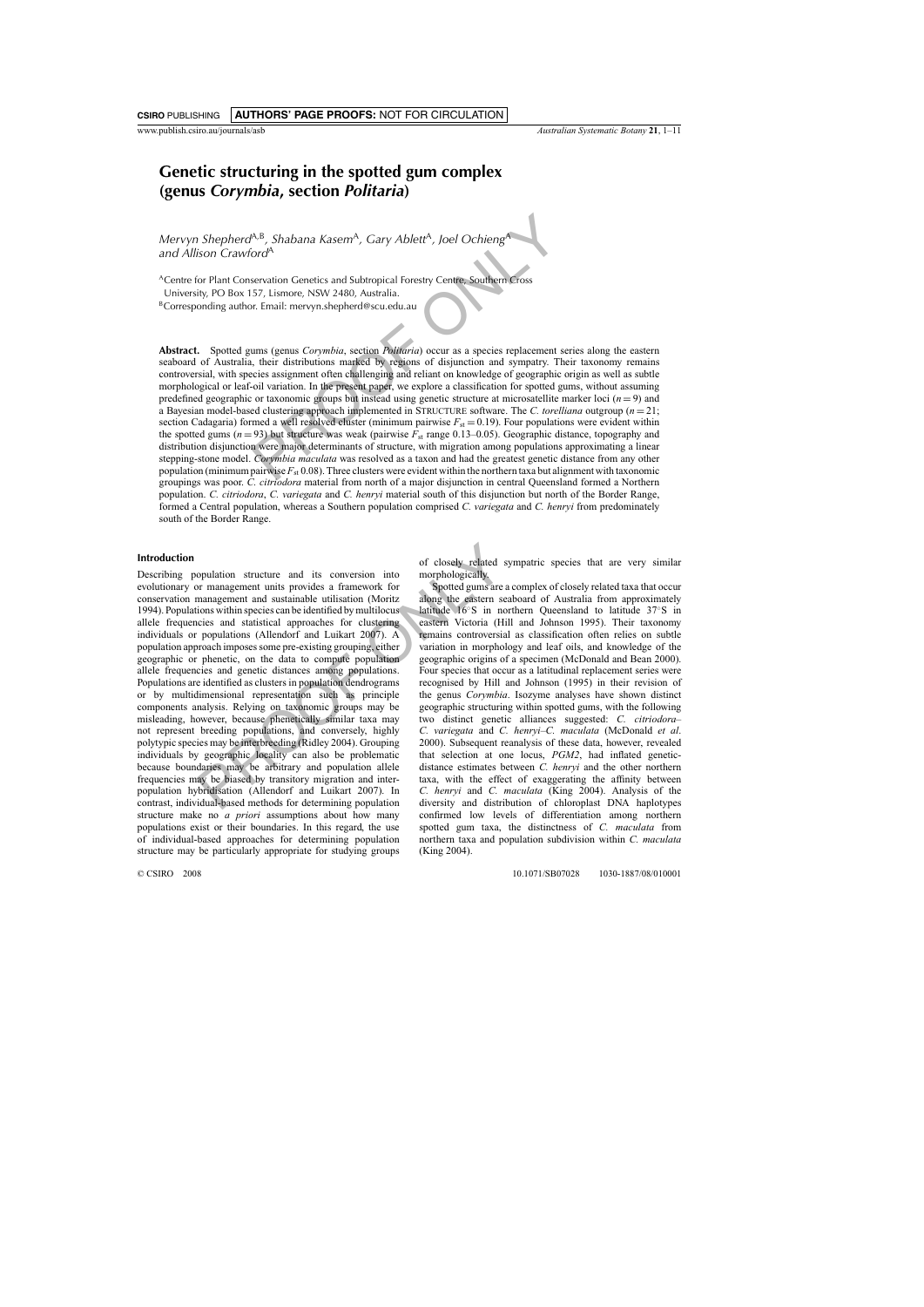The aim of the present study was to develop a classification for spotted gum on the basis of genetic structure. One potential advantage of a genetic classification system for spotted gum might be the ability to classify individuals without information on its geographical origin, provided a genetic group or population can be associated with a geographic location. Furthermore, we were interested in the relationship between genetic and taxonomic groupings, and whether by comparing the alignment of genetic and taxonomic groupings, some of the ongoing uncertainty surrounding the taxonomy of the group might be resolved. Here, we describe genetic structuring at microsatellite markers by an individual-based approach that uses variation to avoid the limitations of imposing predetermined taxonomic or geographic structure on the analysis. We discuss the congruence in genetic structure on the basis of microsatellite markers, with the population structuring determined in previous genetic-marker studies, and its implications for taxonomy of the section.

### **Materials and methods**

### *Study taxa, distributions and sampling*

tracting southwards to subcoastal regions<br>
River and north-west of Coffs Harbour in linkage disequilibria. D<br>
NSW) (Hill and Johnson 1995). Intergrades<br>
certicodora are believed to occur in the north-west of Coffs Harbour The four species of spotted gums, *C. citriodora* (Hook.) K.D.Hill & L.A.S.Johnson, *C. variegata* (F.Muell.) K.D.Hill & L.A.S.Johnson,*C. henryi*(S.T.Blake) K.D.Hill & L.A.S.Johnson and *C. maculata* (Hook.) K.D.Hill & L.A.S.Johnson belong to the section *Politaria* of the genus *Corymbia* (Hill and Johnson 1995). *C. citriodora* is distributed from west of Cooktown to south of Gladstone, west to the Great Dividing Range west of Springsure, Queensland, with a major disjunction of 300 km separating northern and southern populations (Hill and Johnson 1995; [McDonald](#page-9-0) *et al*. 2000). *C. variegata* has a wide range from Carnarvon and Dawes Ranges north of Monto (Queensland), contracting southwards to subcoastal regions south to Nymboida River and north-west of Coffs Harbour in New South Wales (NSW) (Hill and Johnson 1995). Intergrades and hybrids with *C. citriodora* are believed to occur in the northeast of *C. variegata*'s range (Hill and Johnson 1995). *C. henryi* tends to occur on less fertile low-lying country from Brisbane (Queensland) in the north, south to Glenreagh near Grafton in NSW ([Hill and Johnson 1995](#page-9-0)). *C. henryi* is presumed to hybridise with *C. variegata* in regions of sympatry but this is yet to be confirmed ([Hill and Johnson 1995\)](#page-9-0). *C. maculata* occurs mainly along the coast of NSW, from the Manning River valley in the north to near Bega in the south, with outlying occurrences near Orbost in eastern Victoria (Hill and Johnson 1995). *C. torelliana* (F.Muell.) K.D.Hill & L.A.S.Johnson (Cadagi), which belongs to a closely related section, *Cadagaria*, was also included in the study as an outgroup. It occurs in a restricted distribution in rainforest margins in northern Queensland and is known to spontaneously hybridise with spotted gums (Hill and Johnson 1995).

Samples were selected from collections of bark and foliage tissue held at the Centre for Plant Conservation Genetics, Southern Cross University, to provide broad representation across the four taxa of spotted gums and *C. torelliana*. A total of 118 individuals was chosen, comprising 25 individuals from six populations of *C. citriodora* (ranging from 1 to 5 trees per locality); 22 *C. henryi* individuals from eight locations

d with a geographic location.<br>
soluceted rom trees from hative foremulation and whether by comparing<br>
botanist at the Queensland Herbarium.<br>
solution the properties of a herbarium onomic groupings, some of the<br>
of Primary (1–6 individuals per location); 24 *C. maculata* specimens from six locations (3–6 trees per location); 21 *C. torelliana* from three locations plus three trees of unknown origin, and 26 *C. variegata* from eight locations (1–12 trees per location) ([Fig. 1,](#page-2-0) [Table 1\).](#page-3-0) In the cases of *C. henryi* and *C. variegata*, bark and/or foliage were collected from trees from native forests. Field identifications were later verified on the basis of a herbarium specimen by a botanist at the Queensland Herbarium. One *C. variegata* sample, the GYMP sample, was obtained from a Queensland Department of Primary Industries and Fisheries (QDPIF) trial. Specimens for the remaining taxa were obtained from seedlings in the Forests NSW Grafton nursery, except three *C. torelliana* samples of unknown origin which were obtained from ornamental plantings at Gympie and provided by Dr D. Lee (QDPIF), and one *C. citriodora* sample (DUAR) which was obtained from a QDPIF trial.

### *DNA extraction and microsatellite-marker analysis*

DNA extraction and microsatellite genotyping were conducted as described by Shepherd *et al*. (2006). Nine microsatellite loci were selected on the basis of their transferability across species, polymorphism, lack of null alleles and because they were known to be unlinked or loosely linked from genetic mapping studies (Shepherd *et al*. 2006. The loci used were EMCRC 27, 93, 38, 37, 40, 36, 34, 35 and 46 (Jones *et al*[. 2001](#page-9-0); [Shepherd](#page-10-0) *et al*. 2006).

### *Determining optimal clustering with STRUCTURE software*

[STRUCTUR](#page-9-0)E uses a Bayesian model-based approach to group individuals by multi-locus genotypes ([Pritchard](#page-10-0) *et al*. 2000). Successive iterations of the model attempt to optimise clustering by introducing structure to account for Hardy–Weinberg and linkage disequilibria. Determining the optimal number of populations (K) is an *ad hoc* process based on testing a range of models with different K values and inspecting the estimated log probability of data  $Pr(X|K)$  to identify the most likely model (Pritchard *et al*. 2000; [Pritchard and Wen 2004\).](#page-10-0) In simulation studies it has also been observed that as the real K is reached, likelihoods for larger Ks plateau and the variance increase (Latch *et al*. 2006). The approach of Evanno *et al*[. \(2005\) w](#page-9-0)hich uses an alternate optimisation criterion—delta K, related to the second-order rate change in the log probability of the data—was also used in the present study. A hierarchical approach was used to successively analyse structure, with the entire dataset examined initially and identified populations then analysed to identify further substructure. Model parameters followed those described by Evanno *et al*. (2005). Run parameters were 10 000 iterations each for the 'burn-in' and Markov Chain Monte Carlo (MCMC) stages and a 'correlated allele frequency model' for ancestry. 'No admixture' models were used for detecting primary populations because limited gene flow was expected at this higher order of structure between sections and species. Both 'admixture' and 'no admixture' models were investigated when testing for substructure within primary populations. Ten runs for each K (for  $K = 1-10$ ) were used to calculate means and standard deviations for posterior probability of the data for a given K  $(L(K))$  and delta K. These parameters were found to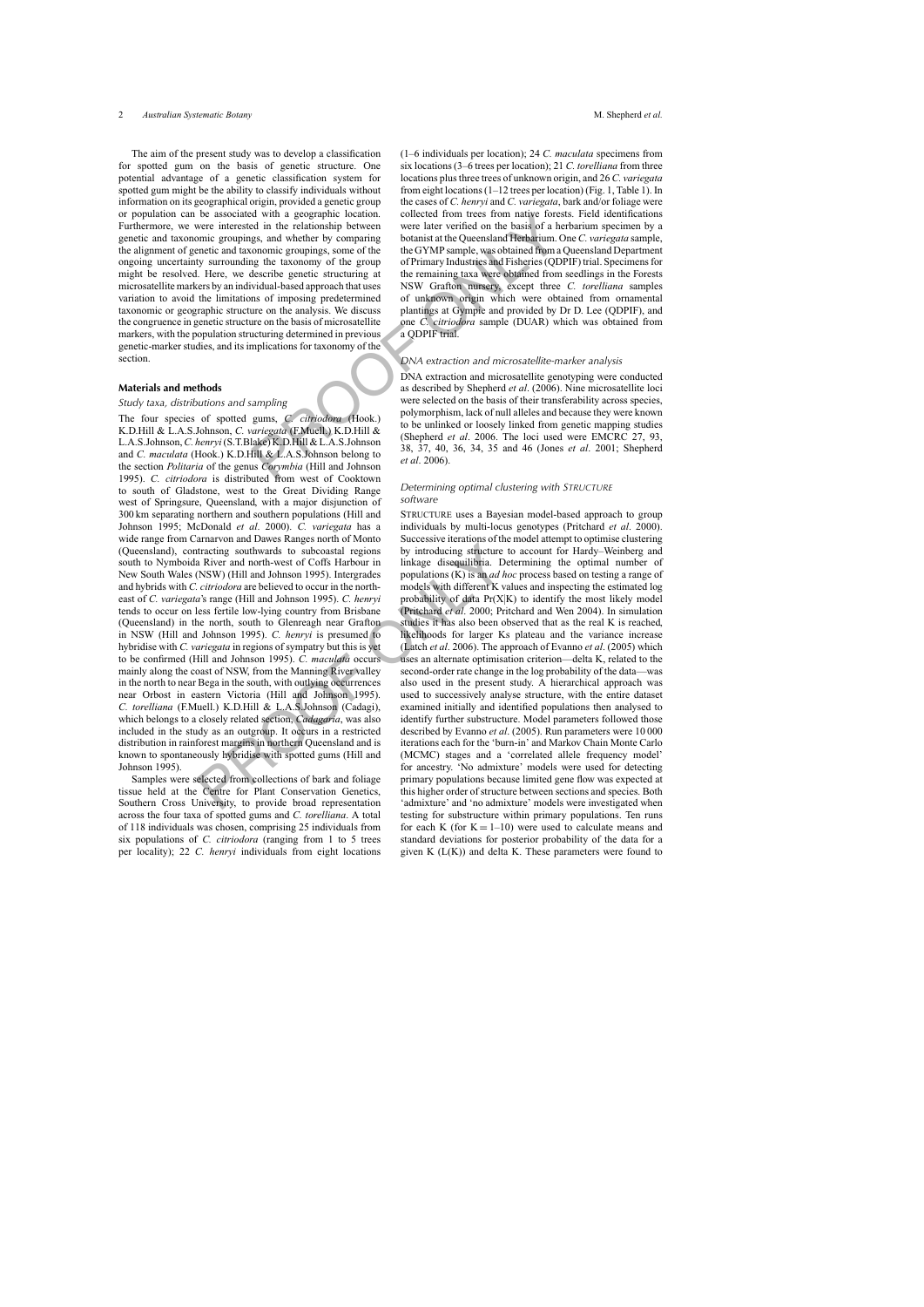<span id="page-2-0"></span>

Fig. 1. Locations of sampling sites for the spotted gum reference population (locality abbreviations are defined in Table 1). The Border Range is located between the Mount Barney locality (MTBA) and Cherry Tree State Forest (CHER).

Victoria<br>
Victoria<br>
Victoria<br>
Victoria<br>
Victoria<br>
Victoria<br>
Victoria<br>
Victoria<br>
Victoria<br>
Victoria<br>
Victoria<br>
Victoria<br>
Victoria<br>
Victoria<br>
Victoria<br>
Victoria<br>
Victoria<br>
Victoria<br>
Victoria<br>
Victoria<br>
Victoria<br>
Victoria<br>
P provide stable optimisation criteria for replicate runs of our dataset when detecting primary populations. A lack of structure was assumed when plots of delta K provided little evidence of a clear peak for any K value (Evanno *et al*. 2005). Further corroboration of lack of structure was sought by examining assignments at most likely K values. Typically, the proportion of samples assigned to each population is symmetrical when there is no structure and most individuals are admixed (Pritchard and Wen 2004). Alpha values also tend not to stabilise in this scenario.

Ancestry assignments generated by STRUCTURE were used to classify individuals into primary populations. Individuals with population admixture were assigned to a single population if they possessed >90% ancestry from one population; otherwise they were considered to be population hybrids.

Pairwise  $F_{st}$  were used to examine relationships among populations determined by both taxonomic and genetic classifications. Pairwise *F*st and average genetic diversity were estimated with ARLEQUIN software ([Excoffier](#page-9-0) *et al*. 2005), using the standard data model. Population admixture individuals were excluded from pairwise  $F_{st}$  estimates between genetic groups

### *Comparison of genetic and phenetic groupings by assignment tests and by testing for isolation by distance*

The proportion of individuals with incorrect or ambiguous assignments was used to test the relative performance of taxonomic and genetic groupings by using self-classification of the entire dataset  $(n = 118)$ . Therefore, in the case of genetic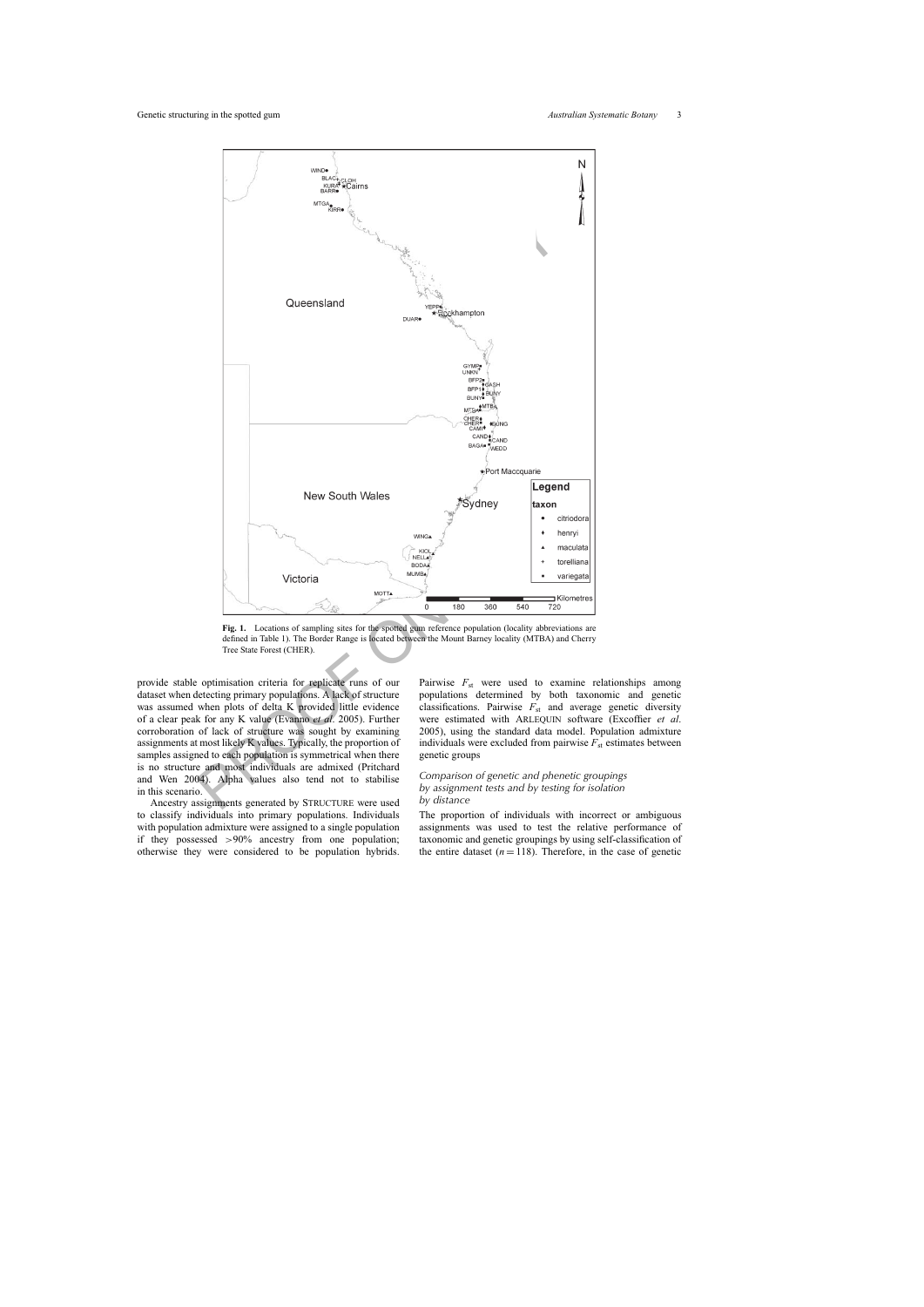#### **Table 1. Sampling locations for 118** *Corymbia* **sp. individuals arranged by taxon and locality**

<span id="page-3-0"></span>Locality descriptor consists of the state, land tenure and locality name: QLD = Queensland; NSW = New South Wales; SF = State Forest with SF number if known;  $NP = National Park$ ;  $O = Land$  tenure other than SF or NP

| Taxon         | Locality                                     | Locality code    | Location                                              | Taxon count | Locality count |
|---------------|----------------------------------------------|------------------|-------------------------------------------------------|-------------|----------------|
| C. citriodora | <b>OLD SF Windsor SF144</b>                  | <b>WIND</b>      | $16^{\circ}13'S$ , $144^{\circ}58'E$                  | 25          | 5              |
|               | OLD SF Barron SF194                          | <b>BARR</b>      | $17^{\circ}15^{\prime}$ S, $145^{\circ}30^{\prime}$ E |             | 5              |
|               | QLD O Mt Garnet-35km south                   | <b>MTGA</b>      | $18^{\circ}00'S$ , $145^{\circ}11'E$                  |             | 4              |
|               | QLD SF Kirrama SF344                         | <b>KIRR</b>      | 18°12'S, 145°46'E                                     |             | 5              |
|               | QLD O Yeppoon                                | <b>YEPP</b>      | $23^{\circ}07'S$ , $150^{\circ}44'E$                  |             | 5              |
|               | QLD O Duaringa (Ex QDPIF trial)              | <b>DUAR</b>      | 23°44'S, 149°40'E                                     |             |                |
| C. henryi     | QLD O Cashmere/Strathpine                    | CASH             | 27°18'S, 152°54'E                                     | 22          |                |
|               | <b>QLD SF Bunyaville</b>                     | <b>BUNY</b>      | 27°22′S, 152°57′E                                     |             | 5              |
|               | QLD BFP1 Bris. Forest Park-Cabbage Range Rd  | BFP1             | 27°23'S, 152°55'E                                     |             |                |
|               | <b>QLD NP Mt Barney</b>                      | <b>MTBA</b>      | 28°18'S, 152°43'E                                     |             |                |
|               | NSW SF Cherry Tree SF169                     | <b>CHER</b>      | 28°55'S, 152°45'E                                     |             |                |
|               | NSW SF Bungawalbin SF152                     | <b>BUNG</b>      | 29°02'S, 153°16'E                                     |             |                |
|               | NSW SF Camira SF                             | <b>CAMI</b>      | 29°13'S, 152°56'E                                     |             |                |
|               | NSW SF Candole SF25                          | <b>CAND</b>      | 29°46'S, 153°12'E                                     |             | 3              |
| C. maculata   | NSW O Wingello                               | <b>WING</b>      | 34°44'S, 150°11'E                                     | 24          | 3              |
|               | NSW SF Kioloa                                | <b>KIOL</b>      | 35°35'S, 150°20'E                                     |             | 5              |
|               | NSW O Nelligen                               | <b>NELL</b>      | 35°47'S, 150°04'E                                     |             | 6              |
|               | <b>NSW SF Bodalla</b>                        | <b>BODA</b>      | $36^{\circ}11^{\prime}$ S, $150^{\circ}06^{\prime}$ E |             |                |
|               | NSW SF Mumbulla                              | <b>MUMB</b>      | 36°38′S, 149°56′E                                     |             | 3              |
|               | VIC O Mottle Range                           | <b>MOTT</b>      | 37°37'S, 148°13'E                                     |             | 3              |
| C. torelliana | UNKNOWN (Ornamental plantings at Gympie)     | <b>UNKN</b>      |                                                       | 21          | 3              |
|               | QLD O Black Mountain Rd-from south           | <b>BLAC</b>      | $16^{\circ}40^{\prime}$ S, $145^{\circ}31^{\prime}$ E |             | 5              |
|               | QLD O Kuranda, west of, on Kennedy Hwy       | <b>KURA</b>      | $16^{\circ}51^{\prime}$ S, $145^{\circ}36^{\prime}$ E |             | 1              |
|               | QLD O Clohesy River Rd                       | <b>CLOH</b>      | $16^{\circ}55'$ S, $145^{\circ}36'E$                  |             | 12             |
| C. variegata  | QLD O Gympie (Woolvi/Wondum) (Ex DPIF trial) | <b>GYMP</b>      | 26°10'S, 152°45'E                                     | 26          | 1              |
|               | <b>QLD SF Bunyaville</b>                     | <b>BUNY</b>      | $27^{\circ}22'$ S, $152^{\circ}57'E$                  |             | 6              |
|               | OLD BFP2 Bris. Forest Park-Lake Manchester   | BFP <sub>2</sub> | 27°28'S, 152°44'E                                     |             | 1              |
|               | <b>QLD NP Mt Barney</b>                      | <b>MTBA</b>      | 28°18'S, 152°43'E                                     |             | 1              |
|               | NSW SF Cherry Tree SF168                     | <b>CHER</b>      | 28°55'S, 152°45'E                                     |             | 12             |
|               | NSW SF Candole SF24                          | <b>CAND</b>      | 29°46'S, 153°12'E                                     |             | 3              |
|               | NSW SF Wedding Bells                         | <b>WEDD</b>      | 30°04'S, 153°10'E                                     |             | 1              |
|               | <b>NSW SF Bagawa</b>                         | <b>BAGA</b>      | 30°08'S, 152°57'E                                     |             | 1              |
| Totals        |                                              |                  |                                                       | 118         | 118            |

W SF Candel SF24<br>
We SF Wedding Bells<br>
We SF Wedding Bells<br>
We SF Bagawa<br>
We SF Bagawa<br>
Mass were grouped by genetic groups and<br> [PR](#page-9-0)OM BAGA<br>
130°04'S, 153°<br>
150°08'S, 152°<br>
160°04'S, 153°<br>
160°04'S, 153°<br>
29°46'S, 153°<br>
29 grouping, individuals were grouped by genetic groups and in the case of taxonomic grouping, individuals were grouped by taxonomic groups. Assignment tests were conducted with GENECLASS v 1.02 (Cornuet *et al*. 1999), with Bayesian simulation of allele frequencies and program default parameters (10 000 simulated individuals and a *P*-value threshold of 0.01). Ambiguous individuals were assigned to more than one group at the stated *P*-value. An incorrect assignment was declared when the lowest likelihood value indicated a group other than the classification group. *F*-statistics were also estimated for genetic and taxonomic grouping, for comparison to other studies. Analysis of molecular variance (AMOVA) and pairwise  $F<sub>st</sub>$  values were estimated with ARLEQUIN v2 software (Excoffier *et al*. 2005). A Mantel test was carried out in ARLEQUIN to test for isolation by distance effects, by using the genetic groups determined in the STRUCTURE analysis. A geographic distance matrix was derived from measurements of the distance between the latitudinal mid-points of each population identified (i.e. *C. maculata*, Northern, Central and Southern populations).

## **Results**

# *Hierarchical analysis cleaves two populations corresponding to* C. torelliana *and* C. maculata *from northern spotted gum taxa*

Inspection of the delta K plot for models with a range of K values from 1 to 10 on the basis of the entire dataset  $(n = 118)$ , including *C. torelliana*, revealed a distinct peak at  $K = 2$  [\(Fig. 2\).](#page-4-0) This indicated a structure model with two populations was optimal when all taxa were considered together. Examination of ancestry assignments for individuals by the  $K = 2$  models showed that all *C. torelliana* were assigned entirely to one population and all spotted gums were assigned entirely to the second population (data not shown).

A distinct peak at  $K = 2$ , when the analysis of the delta K plot for population models for  $K = 1-10$  was repeated, on the basis of the subset of spotted gum samples  $(n = 94)$  only, again indicated that a model with two populations was optimal ([Fig. 3\).](#page-4-0) Ancestry assignments for the  $K = 2$  models showed that all *C. maculata* individuals were assigned to one population, whereas northern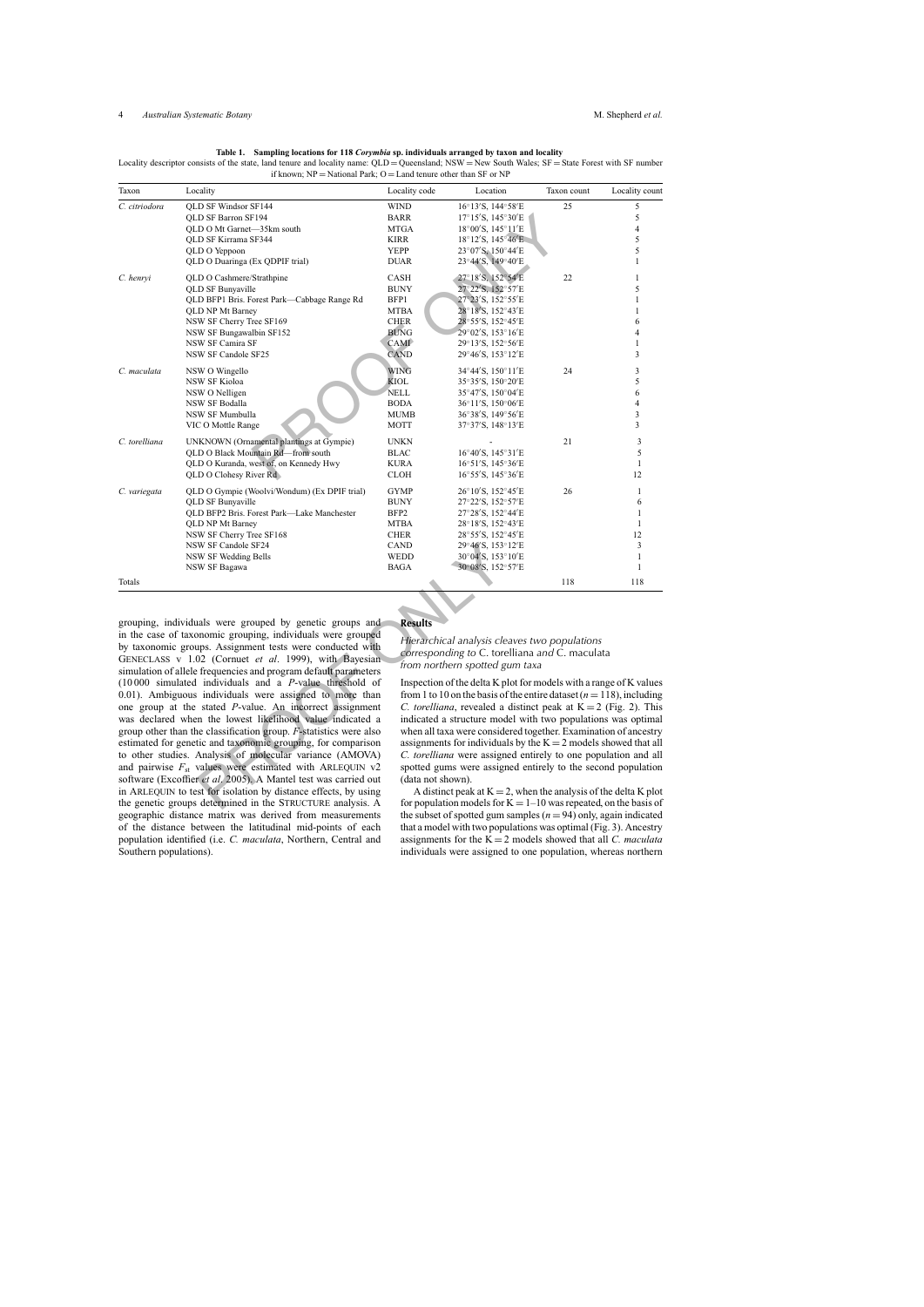<span id="page-4-0"></span>

**Fig. 2.** Magnitude of delta K as a function of K (mean of 10 replicates) for  $K = 1-10$ , on the basis of the dataset derived from 115 spotted gum and *Corymbia torelliana* individuals. A distinct peak at  $K = 2$  was indicative that a model with two populations was optimal. All spotted gums grouped to one population and *C. torelliana* to the second.



**Fig. 3.** Magnitude of delta K as a function of K (mean of 10 replicates) for  $K = 1-10$ , on the basis of the dataset derived from 94 spotted gum individuals. A distinct peak at  $K = 2$  was indicative that a model with two populations was optimal. All *Corymbia maculata* individuals clustered to one population.

taxa of spotted gums were assigned to the second population (data not shown).

*Three populations were optimal for the three northern spotted gum taxa, but groups had poor alignment with taxonomy*

A three-population model was indicated as optimal by the peak at  $K = 3$  on the plot of delta K for models where K ranged from 1 to 10 on a dataset containing the three northern spotted gum taxa (*n* = 73), *C. citriodora*, *C. variegata* and *C. henryi* (Fig. 4). Ancestry assignments indicated poor alignment between genetic populations and taxonomic groupings, with boundaries between populations tending to align more with geographic features or distribution disjunctions ([Fig. 5,](#page-5-0) [Table 2\).](#page-6-0) One population



**Fig. 4.** Magnitude of delta K as a function of K (mean of 10 replicates) for  $K = 1-10$ , on the basis of the dataset derived from 73 spotted gum individuals from the three northern taxa, *Corymbia citriodora*, C. *variegata* and *C. henryi*. A peak at  $K = 3$  was indicative that a model with three populations was optimal.

population (Souther<br>
nostly from localitie<br>
nostly from localities<br>
on 2.00 3.00 4.00 5.00 6.00 7.00 8.00 9.00 10.00<br>
10 to this population<br>
10 to this population<br>
10 to this population<br>
10 to a strictly latituding<br>
Forest (Northern) corresponded to *C. citriodora* from localities north of the 300-km disjunction in central Queensland. The second population (Central) encompassed individuals from all three taxa from localities south of the central Queensland disjunction but typically north of the Border Range between Queensland and NSW. This included *C. citriodora* taxa from the Yeppoon locality on the coast in central Queensland, *C. variegata* from the Bunyaville locality north of Brisbane, Brisbane Forest Park and Mount Barney (Queensland). This second population also included *C. henryi* individuals from Mount Barney, Bunyaville and Candole State Forest (NSW). The third population (Southern) comprised *C. variegata* and *C. henryi* mostly from localities south of the Border Range. Samples of both taxa from Cherry Tree State Forest belonged predominantly to this population as did most material from other NSW localities, including Candole State Forest, Wedding Bells State Forest and Bungawalbin State Forest. The strongest exception to a strictly latitudinal structuring of genetic variation existed in this population because some *C. henryi* individuals with this population ancestry were obtained at the Bunyaville locality north of Brisbane. Curiously, a single *C. citriodora* representative from an inland central Queensland locality, Duaringa, was also assigned to this population. Further sampling will be required to validate this relationship, however, as only one sample (from a planted source) from this locality was studied.

### *Admixture individuals between the Central and Southern populations were common*

Thirteen (17%) of ninety-four spotted gum individuals were declared to be of a population admixture (i.e. <90% ancestry from a single population) and these were typically an admixture of the Central and Southern populations [\(Table 2\).](#page-6-0) Most (8) had been taxonomically classified as *C. henryi*, with the remainder as *C. variegata*. Individuals of mixed ancestry suggest recent inter-population hybridisation and were identified from most localities where *C. henryi* and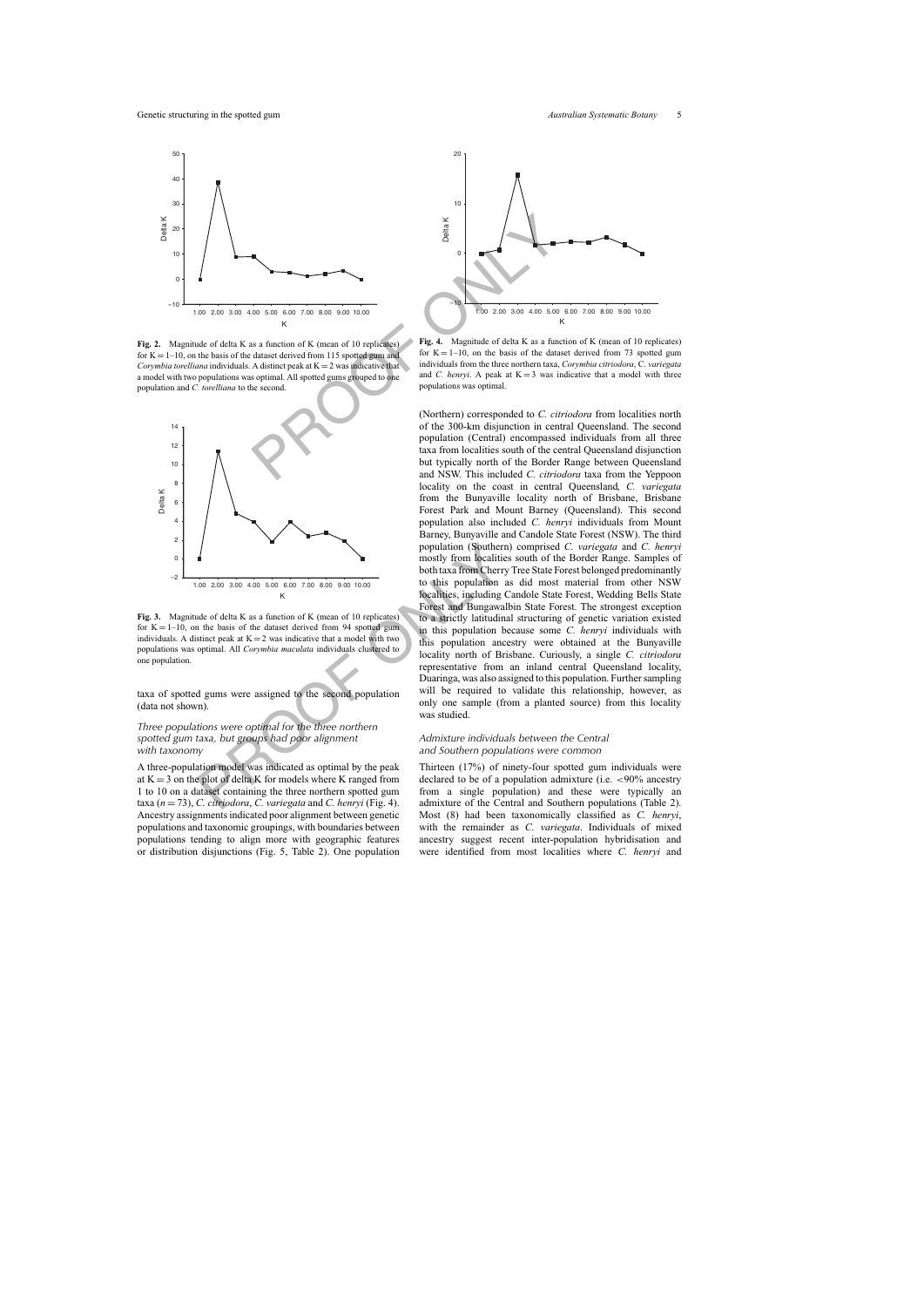<span id="page-5-0"></span>

**Fig. 5.** Ancestry assignments for 73 individuals from the northern spotted gum taxa determined in a STRUCTURE analysis by using a  $K = 3$  model. Ancestry was assigned proportionally to one or more of the three populations indicated by the three shades of grey. Individuals are arranged by taxa (*Corymbia citriodora*; *C. variegata* then *C. henryi*—a vertical black line denotes divisions between taxa). Within taxa, individuals are arranged according to their locality, sequentially from the most northern locality; e.g. individual no. 1 belongs to the *C. citriodora* taxon and originated in the most northerly locality, whereas individual no. 25 also belongs to the *C. citriodora* taxon but was obtained from the most southerly locality sampled. Individuals are numbered sequentially and their number corresponds to their index number in Table 2.

*C. variegata* occur in sympatry, namely Bungawalbin, Cherry Tree, Candole, Brisbane Forest Park and Bunyaville localities. The high proportion of putative hybrids suggests high levels of contemporary gene flow between the Central and Southern populations.

#### *Substructure within primary populations*

Each of the five primary populations (1, *C. torelliana*; 2, *C. maculata*; 3, Northern; 4, Central; and 5, Southern) were tested separately for substructure as described above, except that both 'no admixture' and 'admixture' models were tested. There was no evidence of substructure within any of the five primary populations as indicated by a lack of pronounced peaks in plots of the delta K criterion, instability in  $\alpha$  parameter plots and symmetrical assignments of ancestry to all populations for all or most individuals (data not shown).

Function in and a south and the state of the primary<br>
Fault structure within any of the fore primary<br>
distances (pairwise  $F_{\rm st}$ )<br>
cated by a lack of pronounced peaks in plots<br>
late and shown).<br>
when compared with<br>
unda A lack of substructure in *C. maculata*, despite the detection of a distinct north coast NSW and a south coast NSW region subgroups in previous studies of *C. maculata* (McDonald *et al*. 2000; [King 2004\),](#page-9-0) was most likely due to the lack of samples from the north coast NSW in the present study. The most northerly *C. maculata* sampled in the present study was Wingello (WING in [Fig. 1\),](#page-2-0) which is the most northern population of the south coast NSW subgroup sampled in previous studies [\(McDonald](#page-9-0) *et al*. 2000).

### *Relationships among genetic groups, compared with taxonomic groupings*

The amount of variation among the five populations identified by STRUCTURE analysis, (including the *C. torelliana* population) was 15.0% (AMOVA not shown). This variation declined to about half (8.6%) when *C. torelliana* was excluded and the four spotted gum populations were considered alone, indicating a low degree of differentiation among the spotted gums. Comparatively more variation was evident between populations when individuals were grouped by taxonomy (13%; AMOVA not shown). Pairwise  $F_{st}$  values for genetic groups suggested isolation by distance effects among the

spotted gums, with adjacent populations showing higher affinity (Table 3). *C. maculata* was the most strongly resolved population and was genetically the closest to the Southern population (pairwise  $F_{\text{st}} = 0.08$ ). Among the northern taxa, there was a similar degree of differentiation across the group (Northern *v.* Southern, pairwise  $F_{st} = 0.09$ ); however, between neighbouring pairs, Northern and Central, and Central and Southern, differentiation was lower (for both, pairwise  $F_{st} = 0.05$ ). A Mantel test for matrix correlation also tended to support geographic distance as a major determinant of genetic structure, as the matrix correlation coefficient for genetic distances (pairwise  $F_{st}$ ) based on genetic groups identified by the STRUCTURE analysis and geographic distance was 0.77  $(P$ -value = 0.089).

When compared with its approximate taxonomic equivalent (i.e. North cf.*C. citriodora*; Central cf.*C. variegata* and South cf. *C. henryi*), the pairwise  $F_{st}$  values were the same or slightly higher, indicating that clusters identified by STRUCTURE were resolved better as a result of redefining groups and removing admixed individuals. As *C. torelliana* and *C. maculata* were not redefined as a result of STRUCTURE analysis, their average gene diversity did not change [\(Tables 3 a](#page-6-0)nd [4\).](#page-6-0) Genetic diversity in *C. henryi* also remained unchanged. Regrouping Southern *C. citriodora* localities with the Central population lead to a reduction and increase in diversity of *C. citriodora* and *C. variegata*, respectively [\(Tables 3 a](#page-6-0)nd [4\).](#page-6-0)

### *Relative performance of genetic and taxonomic groupings*

Fewer ambiguous self-assignments were obtained with genetic rather than taxonomic groupings. Thirty-three per cent of self-assignments with taxonomic groupings were ambiguous, whereas only 22% were ambiguous with genetic classification [\(Table 5\)](#page-7-0). With the morphological taxonomy, *C. variegata* and *C. henryi* taxa contained the highest number of ambiguously assigned individuals. In the 'genetic' groupings, the Admixed and Southern groups contained the highest numbers of ambiguously assigned individuals. Two incorrect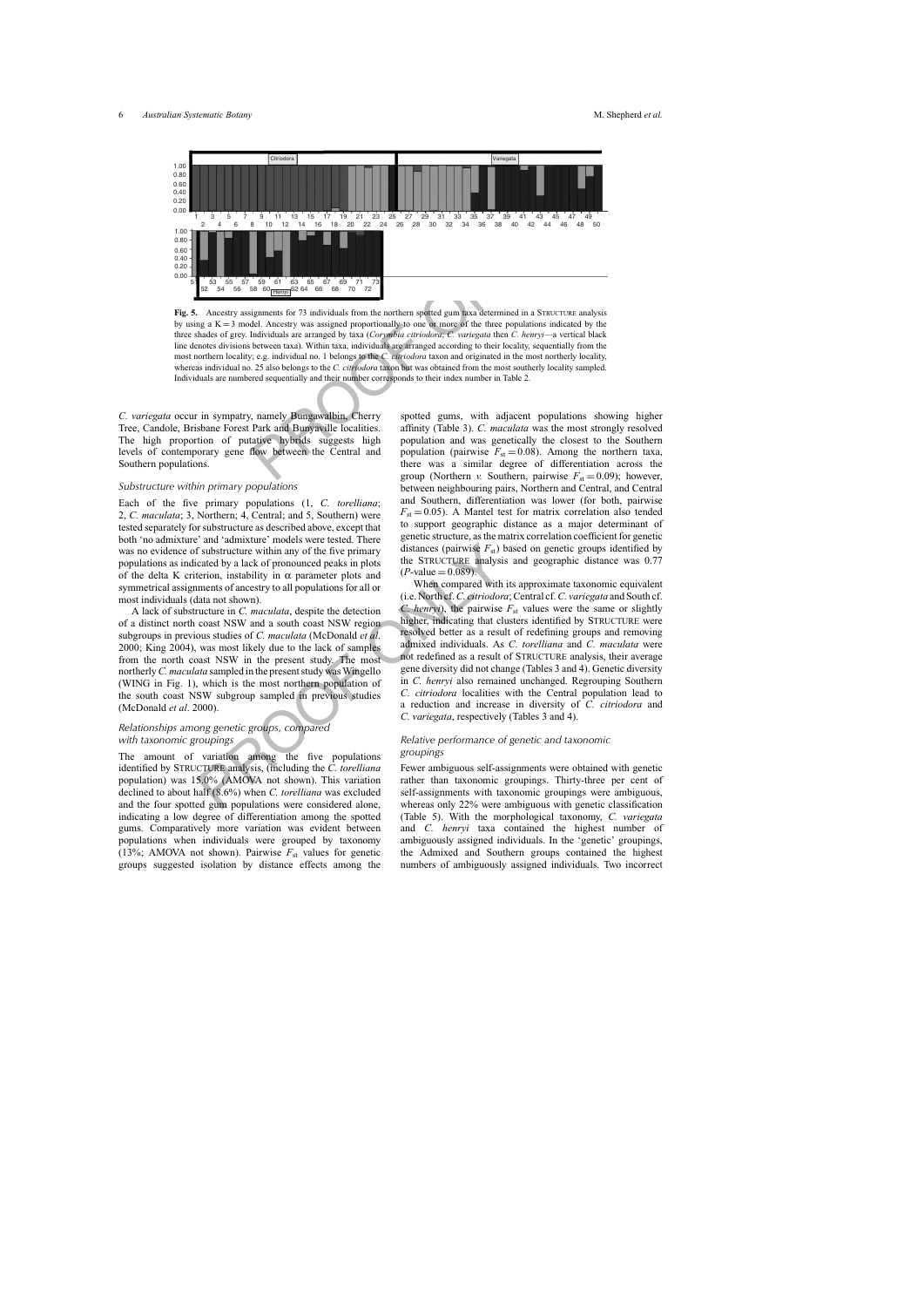#### **Table 2. Proportional ancestry assignments for 73 spotted gums from the three northern taxa**

<span id="page-6-0"></span>Assignments generated in STRUCTURE by using a  $K = 3$  model. Individuals assigned to a single population if proportion of ancestry was = >90% for one population. Population 1 = Northern; 2 = Central; and 3 = Southern. Individual identity code comprises a taxon, database record number and locality element: e.g. CH8855CAMI is an individual classified as *C. henryi* with entry number 8855 in the CPCG Forestry database sampled at the Camira locality. Locality codes as per [Table 1. C](#page-3-0)V = *C. variegata*; CH = *C. henryi* and CC = *C. citriodora*

| Index        | Individual                                                                    |                         | Proportion of ancestry |             | Population       | Index              | Individual                                                              |                         | Proportion of ancestry |               | Population              |
|--------------|-------------------------------------------------------------------------------|-------------------------|------------------------|-------------|------------------|--------------------|-------------------------------------------------------------------------|-------------------------|------------------------|---------------|-------------------------|
|              |                                                                               | Northern                | Central                | Southern    | assignment       |                    |                                                                         | Northern                | Central                | Southern      | assignment              |
| 28           | CV8690BUNY                                                                    | 0.13                    | 0.87                   | $0.00\,$    | $\boldsymbol{0}$ | 26                 | CV7799GYMP                                                              | 0.00                    | 0.98                   | 0.02          | 2                       |
| 35           | CV8433CHER                                                                    | 0.00                    | 0.59                   | 0.41        | $\boldsymbol{0}$ | 27                 | CV8684BUNY                                                              | 0.00                    | 0.99                   | 0.01          | $\overline{c}$          |
| 43           | CV8505CHER                                                                    | 0.00                    | 0.66                   | 0.34        | $\mathbf{0}$     | 29                 | CV8694BUNY                                                              | 0.00                    | 1.00                   | 0.00          | $\boldsymbol{2}$        |
| 48           | CV8636CAND                                                                    | 0.00                    | 0.51                   | 0.49        | $\boldsymbol{0}$ | 30                 | CV8705BUNY                                                              | 0.01                    | 0.98                   | 0.01          | $\overline{c}$          |
| 49           | CV8642CAND                                                                    | 0.01                    | 0.24                   | 0.75        | $\boldsymbol{0}$ | 31                 | CV8707BUNY                                                              | 0.00                    | 1.00                   | 0.00          | $\overline{c}$          |
| 52           | CH8637CAND                                                                    | 0.01                    | 0.64                   | 0.36        | $\mathbf{0}$     | 32                 | CV8719BUNY                                                              | 0.00                    | 1.00                   | 0.00          | $\overline{\mathbf{c}}$ |
| 55           | CH8847CASH                                                                    | 0.00                    | 0.16                   | 0.84        | $\boldsymbol{0}$ | 33                 | <b>CV7797BFP2</b>                                                       | 0.01                    | 0.99                   | 0.00          | $\overline{c}$          |
| 60           | CH8725BUNY                                                                    | 0.01                    | 0.56                   | 0.43        | $\boldsymbol{0}$ | 34                 | CV8885MTBA                                                              | 0.06                    | 0.94                   | 0.00          | $\overline{c}$          |
| 61           | CH8881BFP1                                                                    | 0.00                    | 0.44                   | 0.56        | $\mathbf{0}$     | 37                 | CV8435CHER                                                              | 0.03                    | 0.94                   | 0.03          | $\overline{c}$          |
| 64           | CH8440CHER                                                                    | 0.00                    | 0.21                   | 0.79        | $\boldsymbol{0}$ | 51                 | CV8845BAGA                                                              | 0.00                    | 1.00                   | 0.01          | $\overline{c}$          |
| 65           | CH8453CHER                                                                    | 0.00                    | 0.11                   | 0.89        | $\boldsymbol{0}$ | 54                 | CH8661CAND                                                              | 0.01                    | 0.99                   | 0.00          | $\overline{c}$          |
| 67           | CH8483CHER                                                                    | 0.01                    | 0.30                   | 0.69        | $\overline{0}$   | 58                 | CH8701BUNY                                                              | 0.00                    | 0.93                   | 0.07          | $\overline{c}$          |
| 69           | CH8353BUNG                                                                    | 0.00                    | 0.38                   | 0.62        | $\boldsymbol{0}$ | 62                 | CH8886MTBA                                                              | 0.00                    | 1.00                   | 0.00          | $\overline{c}$          |
| $\mathbf{1}$ | CC8922WIND                                                                    | 0.98                    | 0.02                   | 0.00        | $\mathbf{1}$     | 25                 | CC7792DUAR                                                              | 0.00                    | 0.00                   | 1.00          | 3                       |
|              | CC8924WIND                                                                    | 1.00                    | 0.00                   | 0.00        |                  | 36                 | CV8434CHER                                                              | 0.00                    | 0.00                   | 1.00          | 3                       |
| 2            |                                                                               |                         |                        |             |                  |                    |                                                                         |                         |                        |               | 3                       |
| 3            | CC8926WIND                                                                    | 0.99                    | $0.01\,$               | 0.00        | $\mathbf{1}$     | 38                 | CV8475CHER                                                              | 0.00                    | 0.00                   | 1.00          |                         |
| 4            | CC8928WIND                                                                    | 1.00                    | 0.00                   | 0.00        | $\mathbf{1}$     | 39                 | CV8476CHER                                                              | 0.00                    | 0.00                   | 1.00          | 3                       |
| 5            | CC8930WIND                                                                    | 0.98                    | 0.03                   | 0.00        | 1                | 40                 | CV8477CHER                                                              | 0.00                    | 0.00                   | 1.00          | 3                       |
| 6            | CC8896BARR                                                                    | 1.00                    | 0.00                   | 0.00        | $\mathbf{1}$     | 41                 | CV8478CHER                                                              | 0.00                    | 0.10                   | 0.90          | 3                       |
| 7            | CC8898BARR                                                                    | 1.00                    | 0.00                   | 0.00        | $\mathbf{1}$     | 42                 | CV8504CHER                                                              | 0.00                    | 0.02                   | 0.98          | 3                       |
| 8            | CC8900BARR                                                                    | 1.00                    | 0.00                   | 0.00        | 1                | 44                 | CV8506CHER                                                              | 0.00                    | 0.01                   | 0.99          | 3                       |
| 9            | CC8904BARR                                                                    | 1.00                    | 0.00                   | 0.00        | $\mathbf{1}$     | 45                 | CV8507CHER                                                              | 0.00                    | 0.00                   | 1.00          | 3                       |
| 10           | CC8906BARR                                                                    | 0.97                    | 0.03                   | 0.00        | $\mathbf{1}$     | 46                 | CV8852CHER                                                              | 0.00                    | 0.00                   | 1.00          | 3                       |
| 11           | CC8934MTGA                                                                    | 1.00                    | 0.00                   | 0.00        | $\mathbf{1}$     | 47                 | CV8633CAND                                                              | 0.00                    | 0.00                   | 1.00          | 3                       |
| 12           | CC8936MTGA                                                                    | 1.00                    | 0.00                   | 0.00        | $\mathbf{1}$     | 50                 | CV4889WEDD                                                              | 0.00                    | 0.01                   | 0.99          | 3                       |
| 13           | CC8938MTGA                                                                    | 1.00                    | 0.00                   | 0.00        | $\mathbf{1}$     | 53                 | CH8648CAND                                                              | 0.00                    | 0.04                   | 0.97          | 3                       |
| 14           | CC8940MTGA                                                                    | 1.00                    | 0.00                   | 0.00        | 1                | 56                 | CH8687BUNY                                                              | 0.00                    | 0.00                   | 1.00          | 3                       |
| 15           | CC8908KIRR                                                                    | 1.00                    | 0.00                   | 0.00        | $\mathbf{1}$     | 57                 | CH8700BUNY                                                              | 0.00                    | 0.00                   | 1.00          | 3                       |
| 16           | CC8910KIRR                                                                    | 1.00                    | 0.00                   | 0.00        | $\mathbf{1}$     | 59                 | CH8715BUNY                                                              | 0.00                    | 0.00                   | 1.00          | 3                       |
| 17           | CC8912KIRR                                                                    | 0.99                    | 0.01                   | 0.00        | $\mathbf{1}$     | 63                 | CH8437CHER                                                              | 0.00                    | 0.00                   | 1.00          | 3                       |
| 18           | CC8914KIRR                                                                    | 0.93                    | 0.07                   | 0.00        | $\mathbf{1}$     | 66                 | CH8461CHER                                                              | 0.00                    | 0.00                   | 1.00          | 3                       |
| 19           | CC8916KIRR                                                                    | 0.98                    | 0.02                   | 0.00        | $\mathbf{1}$     | 68                 | CH8851CHER                                                              | 0.00                    | 0.00                   | 1.00          | 3                       |
| 20           | CC8944YEPP                                                                    | 0.00                    | 1.00                   | 0.00        | $\overline{c}$   | 70<                | CH8371BUNG                                                              | 0.00                    | 0.03                   | 0.97          | 3                       |
| 21           | CC8946YEPP                                                                    | 0.00                    | 1.00                   | 0.01        | $\sqrt{2}$       | 71                 | CH8373BUNG                                                              | 0.08                    | 0.02                   | 0.90          | 3                       |
| 22           | CC8948YEPP                                                                    | 0.04                    | 0.96                   | 0.00        | $\sqrt{2}$       | 72 <sub>2</sub>    | CH8393BUNG                                                              | 0.00                    | 0.00                   | 1.00          | 3                       |
| 23           | CC8952YEPP                                                                    | 0.00                    | 1.00                   | 0.00        | $\overline{c}$   | 73                 | CH8855CAMI                                                              | 0.00                    | 0.00                   | 1.00          | 3                       |
| 24           | CC8954YEPP                                                                    | 0.00                    | 1.00                   | 0.00        | $\overline{2}$   |                    |                                                                         |                         |                        |               |                         |
|              |                                                                               |                         |                        |             |                  |                    |                                                                         |                         |                        |               |                         |
|              | Table 3. Distances among genetic groupings in spotted gums                    |                         |                        |             |                  |                    | Table 4. Distances among taxonomic groupings in spotted gums            |                         |                        |               |                         |
|              |                                                                               | and Corympia torelliana |                        |             |                  |                    |                                                                         | and Corympia torelliana |                        |               |                         |
|              | Five populations were identified in a STRUCTURE analysis, the populations     |                         |                        |             |                  |                    | Below diagonal: Pairwise $F_{st}$ all significant at 95%; Average gene  |                         |                        |               |                         |
|              | and sample sizes were CT, C. torelliana $(21)$ ; CM, C. maculata $(24)$ ; N,  |                         |                        |             |                  |                    | $diversity \pm s.d.$ over loci along diagonals. Parameters estimated    |                         |                        |               |                         |
|              | Northern (19), C, Central (18) and S, Southern (23). Below diagonal:          |                         |                        |             |                  |                    | using ARLEQUIN. Taxa codes; $CT = C$ . torelliana, $CM = C$ . maculata, |                         |                        |               |                         |
|              | pairwise $F_{st}$ all significant at 95%. Average gene diversity (s.d.) along |                         |                        |             |                  |                    | $CC = C$ . citriodora, $CV = C$ . variegata, $CH = C$ . henryi          |                         |                        |               |                         |
|              | diagonals. Parameters estimated using ARLEQUIN                                |                         |                        |             |                  |                    |                                                                         |                         |                        |               |                         |
|              | <b>CT</b>                                                                     | CM                      | $\mathbf N$            | $\mathbf C$ | S                |                    | CT                                                                      | CM                      | $\rm CC$               | $\mathrm{CV}$ | CH                      |
|              |                                                                               |                         |                        |             |                  | ${\cal C}{\cal T}$ | 0.68(0.36)                                                              |                         |                        |               |                         |
| CT           | 0.68(0.36)                                                                    |                         |                        |             |                  | <b>CM</b>          | 0.26                                                                    | 0.77(0.41)              |                        |               |                         |
| <b>CM</b>    | 0.26                                                                          | 0.77(0.41)              |                        |             |                  | CC                 | 0.19<br>0.12                                                            |                         | 0.82(0.43)             |               |                         |
| N            | 0.21<br>0.13                                                                  |                         | 0.79(0.42)             |             |                  | $\mathrm{CV}$      | 0.19<br>0.07                                                            | 0.02                    |                        | 0.77(0.41)    |                         |
| C            | 0.19<br>0.11                                                                  |                         | 0.05                   | 0.80(0.43)  |                  | CH                 | 0.22<br>$0.07\,$                                                        | 0.04                    |                        | 0.01          | 0.67(0.36)              |

#### **Table 3. Distances among genetic groupings in spotted gums and** *Corympia torelliana*

|           | <b>CT</b>  | CМ         | NI         | C          | S          |
|-----------|------------|------------|------------|------------|------------|
| <b>CT</b> | 0.68(0.36) |            |            |            |            |
| <b>CM</b> | 0.26       | 0.77(0.41) |            |            |            |
| N         | 0.21       | 0.13       | 0.79(0.42) |            |            |
| C         | 0.19       | 0.11       | 0.05       | 0.80(0.43) |            |
| S         | 0.22       | 0.08       | 0.09       | 0.05       | 0.67(0.36) |

assignments occurred with taxonomic groupings, for the samples CC7792DUARA and CV8642CAND. The identity of the first individual remains under question and may represent

#### **Table 4. Distances among taxonomic groupings in spotted gums and** *Corympia torelliana*

|    | CT.        | CМ         | CC         | CV         | CН         |
|----|------------|------------|------------|------------|------------|
| CT | 0.68(0.36) |            |            |            |            |
| CМ | 0.26       | 0.77(0.41) |            |            |            |
| СC | 0.19       | 0.12       | 0.82(0.43) |            |            |
| CV | 0.19       | 0.07       | 0.02       | 0.77(0.41) |            |
| CН | 0.22       | 0.07       | 0.04       | 0.01       | 0.67(0.36) |

a case of mistaken identity rather than mis-classification. With genetic groupings, only the CV8642CAND was incorrectly assigned. This individual was exceptional in that it had the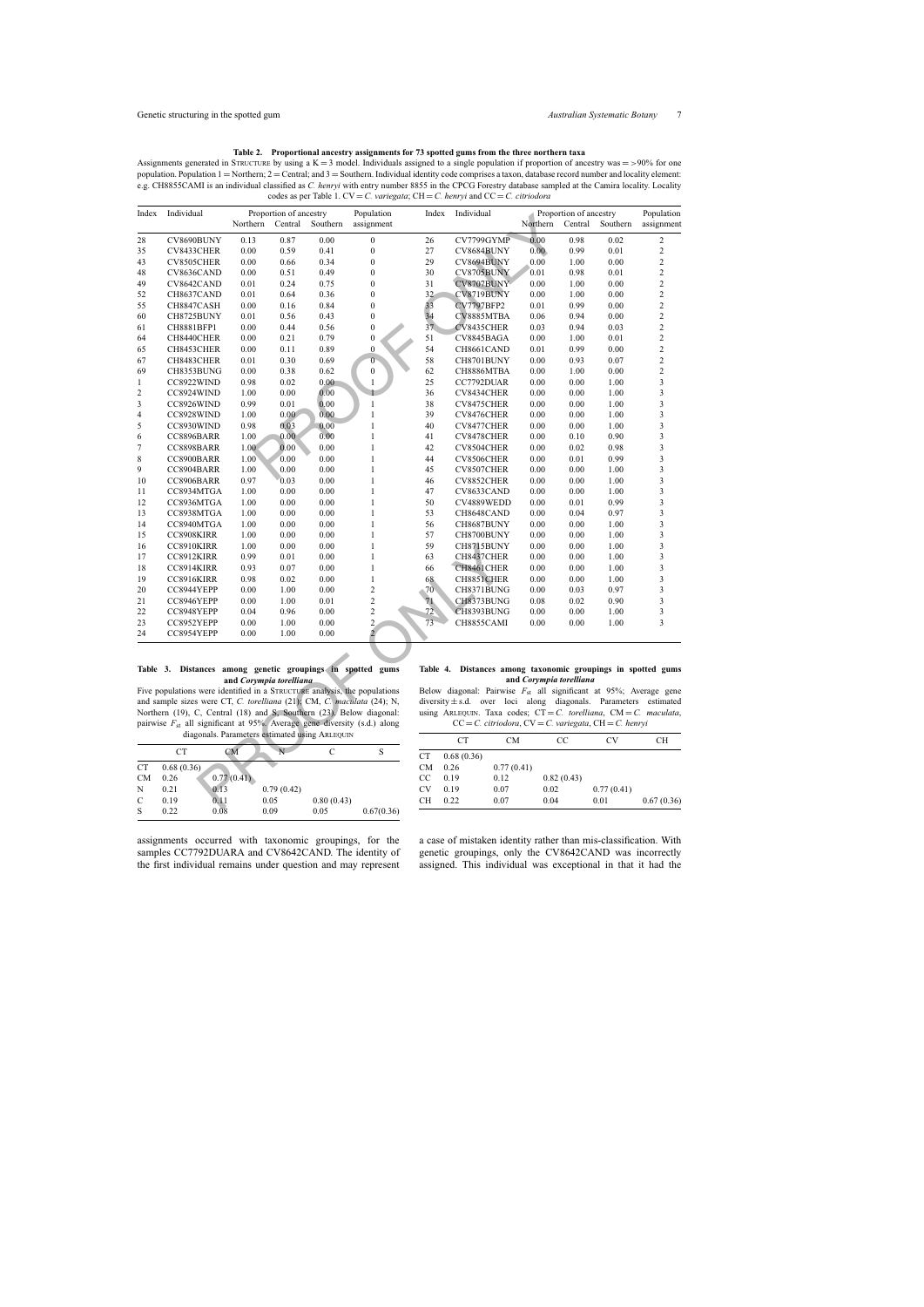|                                                                                                                                                                                                                                                                     | Taxonomic classification        |              | Genetic classification |                                                                                                                                                                                                                                                                                                                                                                  |              |  |  |
|---------------------------------------------------------------------------------------------------------------------------------------------------------------------------------------------------------------------------------------------------------------------|---------------------------------|--------------|------------------------|------------------------------------------------------------------------------------------------------------------------------------------------------------------------------------------------------------------------------------------------------------------------------------------------------------------------------------------------------------------|--------------|--|--|
| Group                                                                                                                                                                                                                                                               | No. of ambiguous<br>assignments | No. in group | Group                  | No. of ambiguous<br>assignments                                                                                                                                                                                                                                                                                                                                  | No. in group |  |  |
|                                                                                                                                                                                                                                                                     |                                 |              | Admix                  | 8                                                                                                                                                                                                                                                                                                                                                                | 13           |  |  |
| CC                                                                                                                                                                                                                                                                  | 4                               | 25           | Nth                    | $\overline{2}$                                                                                                                                                                                                                                                                                                                                                   | 19           |  |  |
| <b>CV</b>                                                                                                                                                                                                                                                           | 14                              | 26           | Ctl                    | $\overline{c}$                                                                                                                                                                                                                                                                                                                                                   | 18           |  |  |
| CH                                                                                                                                                                                                                                                                  | 17                              | 22           | Sth                    | 14                                                                                                                                                                                                                                                                                                                                                               | 23           |  |  |
| CM                                                                                                                                                                                                                                                                  | 4                               | 24           | CM                     |                                                                                                                                                                                                                                                                                                                                                                  | 24           |  |  |
| <b>CT</b>                                                                                                                                                                                                                                                           | 0                               | 21           | <b>CT</b>              |                                                                                                                                                                                                                                                                                                                                                                  | 21           |  |  |
| Total                                                                                                                                                                                                                                                               | 39                              | 118          |                        | 27                                                                                                                                                                                                                                                                                                                                                               | 118          |  |  |
| Percentage ambiguous                                                                                                                                                                                                                                                |                                 | 33.05        |                        |                                                                                                                                                                                                                                                                                                                                                                  | 22.88        |  |  |
| bunt of missing data of any individual tested,<br>r only three of the nine loci available; therefore,<br>lower power for assignment testing. For the<br>all, however, missing data was low at 0.06%,<br>her individuals with data for only four loci were<br>igned. |                                 |              |                        | of C. variegata into the Central and Southern<br>Evidence that the Border Range acts as a barrier<br>in C. variegata because samples from Mount Barr<br>Queensland locality) on the northern side of the Ra<br>in the Central population with geographically<br>northern sites such as Brisbane Forest Park, Br<br>Gympie, rather than with the more proximal si |              |  |  |
| was a major determinant of population<br>spotted gums                                                                                                                                                                                                               | .                               |              |                        | Tree, south of the Border Range. Furthermor<br>from Mount Barney also clustered in the Centra<br>rather than in the C. henryi-dominated Souther<br>Some gene flow across the Range probably occ                                                                                                                                                                  |              |  |  |

<span id="page-7-0"></span>**Table 5. Higher rates of ambiguous assignments occurred using taxonomic compared with genetic groups** Ambiguous assignments were those that were not assigned back to their group with a  $P < 0.01$  for self-assignment with GENECLASS

greatest amount of missing data of any individual tested, with data for only three of the nine loci available; therefore, there was lower power for assignment testing. For the dataset overall, however, missing data was low at 0.06%, and three other individuals with data for only four loci were correctly assigned.

### **Discussion**

### *Geography was a major determinant of population structure in spotted gums*

Four populations were identified within spotted gums, including a population corresponding to *C. maculata*, and three populations among the three northern taxa, namely Northern, Central and Southern populations, that corresponded to their latitudinal positions down the east coast of Australia. A clear separation of *C. citriodora* into northern and southern regions corresponded with a major disjunction of ∼300 km in its distribution in central Queensland (Fig. 5, Table 2). A second geographical feature, the Border Range between Queensland and NSW, corresponded with a discontinuity in the west of the distribution of spotted gums at this latitude, and a division of *C. variegata* into the Central and Southern populations.

*Trodora* into fortner an southern and weights and the strained and process and the strained (Fig. 5, Table 2). A second evidence of geographic ratio and Scale this lattice, and a division of example evidence of geographi This linear, latitudinal arrangement of populations within spotted gum and the pattern of genetic distances among them, suggested that geography was a dominant factor shaping genetic structure and that a stepping-stone model of migration was appropriate. Neighbouring populations showed lower pairwise  $F<sub>st</sub>$  values ([Table 3\) t](#page-6-0)han did more distant populations, suggesting gene flow was restricted by geographic distance. A steppingstone model of migration as proposed by Kimura and Weiss (1964) to model gene exchange when populations are arranged linearly so that genes migrate more frequently between adjacent populations than between more distant populations.

### *An east–west dimension to the stepping-stone model may be needed to fully account for structuring in* C. variegata

A second, east–west dimension may be necessary to fully account for structuring (see below) in *C. variegata*. The Border Range corresponded with a discontinuity in the west of the distribution of spotted gums at this latitude and with a division of *C. variegata* into the Central and Southern populations. Evidence that the Border Range acts as a barrier was evident in *C. variegata* because samples from Mount Barney (a western Queensland locality) on the northern side of the Range, clustered in the Central population with geographically more distal northern sites such as Brisbane Forest Park, Bunyaville and Gympie, rather than with the more proximal site of Cherry Tree, south of the Border Range. Furthermore, *C. henryi* from Mount Barney also clustered in the Central population, rather than in the *C. henryi*-dominated Southern population. Some gene flow across the Range probably occurs, however, because a small proportion of *C. variegata* individuals from the Cherry Tree site were an admixture of Central and Southern population ancestry.

As a gene-flow barrier, the Border Range did not affect *C. henryi* to the same degree as it did *C. variegata*, probably because its distribution lies largely to the east of the Border Range on the coastal plain, where it is more or less continuous. Nevertheless, as for other species of spotted gum, there was evidence of geographic substructuring within *C. henryi*, with individuals clustering into either the Central or Southern population, or as putative inter-population hybrids. In this aspect, our study tended to differ from previous genetic studies that, by using isozymes, showed that although *C. henryi* was genetically diverse, it had a high degree of cohesion across sites (McDonald *et al*. 2000) ([Table 6\).](#page-8-0) The isozyme study did not include populations of *C. henryi* from north of Ewingar in NSW  $(29°01'S, 152°29'E)$ , whereas the present study included *C. henryi* from several localities in Queensland as well as NSW. This suggests that when the full geographic extent of *C. henryi* is assessed, the same geographic isolation effects that are evident in other spotted gum taxa are also evident in *C. henryi*.

### *Congruence in structure across genetic studies*

Genetic structure at microsatellite loci was largely congruent with previous studies of cpDNA and the reanalysis of isozyme data (King 2004). In the present study, although overall differentiation among taxa was low (13%), it was similar to that found with isozymes (15% among-species variation; [McDonald](#page-9-0) *et al*. 2000; [Table 6\).](#page-8-0) On the basis of microsatellite variation, *C. maculata* was the most strongly resolved population, with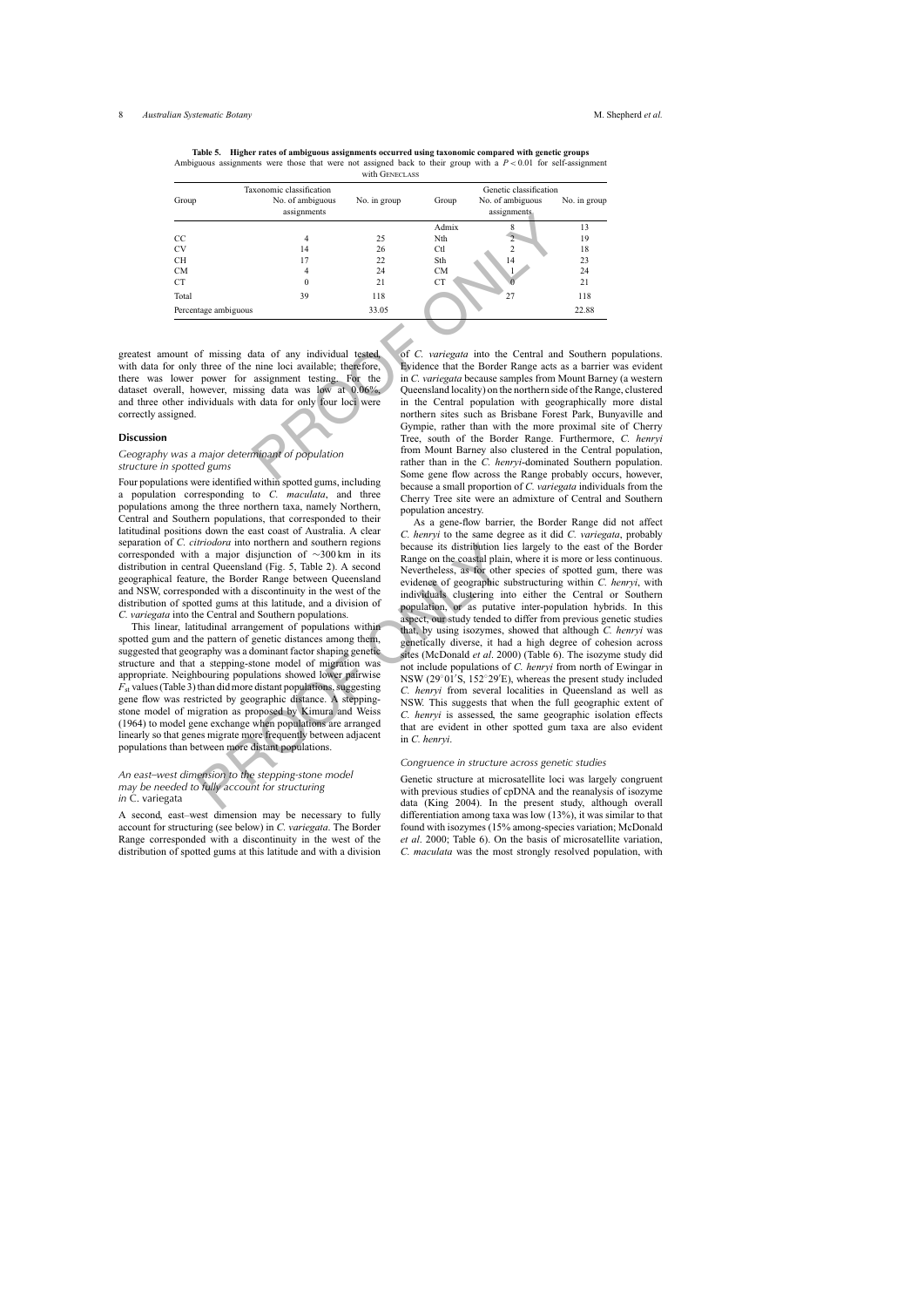| Reference                       | Taxa (no. of localities; most northerly<br>and southerly locality) <sup>A</sup>                                                                                  | Notable points<br>about sampling<br>range | Character                                  | $G_{st}$<br>(%) | Major conclusions in relation to<br>population structuring                                                                                                                                                                                                                                                                                                |
|---------------------------------|------------------------------------------------------------------------------------------------------------------------------------------------------------------|-------------------------------------------|--------------------------------------------|-----------------|-----------------------------------------------------------------------------------------------------------------------------------------------------------------------------------------------------------------------------------------------------------------------------------------------------------------------------------------------------------|
| (McDonald et al.<br>2000, 2003) | CC (8; Mt Janet—Monto)<br>CV (8; Monto-Bagawa)<br>CH (4; Ewingar—Myrtle Creek)<br>CM (8; Yarrat-Mottle Range)<br>CT (3; Helenvale—Cardwell)                      | No. CH north of<br>Ewingar                | Isozymes                                   | 15              | Geographic patterns in isozyme<br>variation; Including CT<br>emphasised how closely related<br>spotted gum taxa are; Two<br>alliances were evident, CM-CH<br>and CC-CV. CC and CV were<br>indistinguishable. Northern and<br>southern populations were<br>evident within CM                                                                               |
| (King 2004)                     | As per (McDonald et al. 2000)<br>except no CT                                                                                                                    | No. CH north of<br>Ewingar                | cpDNA;<br>reanalysis of<br>isozyme data    | 24              | CH, CC, CV not significantly<br>different; alliance of CH-CM by<br>isozymes biased by one locus,<br>$PGM2$ . Two populations within<br><b>CM</b>                                                                                                                                                                                                          |
| This study                      | CC (6; Windsor SF—Yeppoon)<br>CV (8; Gympie—Bagawa)<br>CH (8; Strathpine—Candole SF)<br>CM (6; Wingello-Mottle Range)<br>CT (3; Black Mountain-Clohesy<br>River) | No. CM north of<br>Wingello               | Microsatellites                            | 13              | Four populations within the spotted<br>gums; CM and three within<br>northern taxa;- geographic<br>distance was a barrier to gene<br>flow; poor alignment between<br>taxa and genetic groups in<br>northern taxa; CV and CH<br>indistinguishable; southern CC<br>indistinguishable from CV. One<br>population in CM but northern<br>localities not sampled |
| (Asante et al.<br>2001)         | CC (3; Cheviot Hills-Monto)<br>CV (4; Monto—Richmond Rge)<br>CH (1; Braemar)<br>CM (3; Taree-Kioloa)                                                             | Only 1 locality of<br><b>CH</b>           | Seedling leaf-oil<br>composition           |                 | CM clearly separated from<br>northern taxa; two chemotypes<br>in CM; northern CC well<br>separated from CV but southern<br>CC had strong similarity to CV                                                                                                                                                                                                 |
| (Larmour et al.<br>2000)        | CC (2; Herberton-Monto SF)<br>CV (6; Saddler Springs—Paddy<br>Land SF)<br>CH (1; Braemar SF)<br>CM (7; Yarrat-Mottle Range)                                      | Only 1 locality of<br>CН                  | Frost tolerance;<br>seedling<br>morphology |                 | Southern CC and CV had similar<br>morphology                                                                                                                                                                                                                                                                                                              |

### <span id="page-8-0"></span>**Table 6. Summary of conclusions and salient features of genetic marker or seedling morphology/leaf-oil studies in spotted gum, relating to population structuring**

ASee [Table 5 fo](#page-7-0)r taxa abbreviations.

a minimum pairwise  $F_{st}$  to any other population of 0.08. *C. maculata* was the most strongly differentiated taxon also on the basis of isozymes ( $D_{st} = 0.035$ ; Table 5 in McDonald *et al.* 2000), and the most distant taxon in a cpDNA analysis, as it shared no cpDNA haplotypes with any other taxa (see Table 2.3, p. 31 in [King 2004\).](#page-9-0)

CC (2; Herberton—Monto S[F](#page-9-0)) [O](#page-9-0)nly 1 locality of Frost tolerance;<br>
CV (6; Saddler Springs—Paddy CH seedling<br>
Land SF)<br>
Land SF)<br>
CM (7; Yarrat—Mottle Range)<br>
taxa abbreviations.<br>
Dairwise  $F_{st}$  to any other population of 0. The results of the present study were also generally congruent with those of the previous study that used isozymes and cpDNA, in finding less differentiation among the northern taxa, and poor correspondence between genetic and taxonomic groupings. Although the degree of differentiation between the three northern taxa (max. pairwise  $F_{\rm st}$  0.05) was less than their pairwise comparisons to *C. maculata* (min. pairwise  $F_{\text{st}}$  0.08), the extent of differentiation across the northern taxa was as just as high between the most distal populations in the northern taxa (pairwise *F*st 0.09 for Northern *v.* Southern population). This was consistent with the evidence from cpDNA, as haplotypes were shared among northern taxa and showed little alignment with taxa groupings (see fig. 2.5, p. 36 in [King 2004\) a](#page-9-0)nd population

dendrograms that were based on isozymes (see fig. 2.7, p. 40 in King 2004).

The division of *C. citriodora* into two populations observed here was also found in a study of seedling morphology by Larmour *et al*. (2000). These authors found that northern *C. citriodora* have a leaf size and shape distinct to southern populations of *C. citriodora*, and this difference was much greater than the difference between southern *C. citriodora* and adjacent *C. variegata*.

### *Differences in structure between genetic studies are probably attributable to sampling*

Differences between studies in the degree of substructure within *C. henryi* were discussed earlier and were attributed to differences in sampling between studies. Differences between studies in substructuring of *C. maculata* were also evident between studies and appeared also to be due to different sampling strategies. Substructure in *C. maculata* was identified in both cpDNA and isozymes ([McDonald](#page-9-0) *et al*. 2000;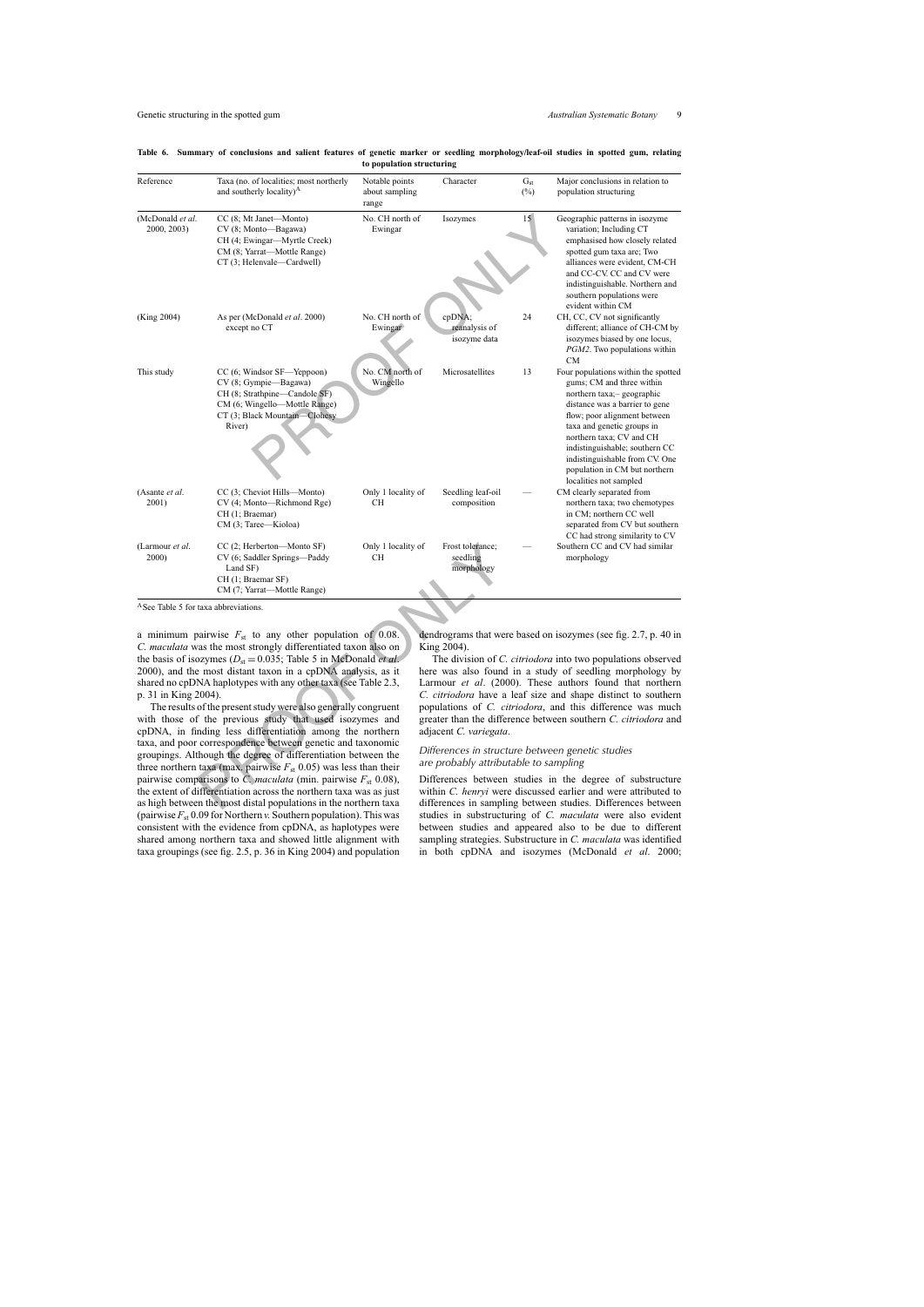<span id="page-9-0"></span>The substructure in C. maculata LP045522/21212 and Wood properties for spatial<br>regions. The most northerly are gradeful for the assistance and permission<br>regions. The most northerly this study and D. Kleing for assisting King 2004), but no substructure was evident in our study of microsatellites. Populations from the north coast region possessed a cpDNA haplotype distinct from those from the south coast region and also different alleles at the *PGM2* locus (p. 31 in King 2004; p. 495 in McDonald *et al*. 2000) ([Table 6\).](#page-8-0) The absence of substructure in *C. maculata* in our study was most likely due to a lack of samples representing the north coast regions. The most northerly sample we studied was Wingello, which is the most northerly locality of the southern population group (p. 497 in McDonald *et al*. 2000). Clarification of whether there is substructure in *C. maculata* microsatellite variation will require additional testing of populations from this northern region. Future study should also focus on more extensive sampling of southern *C. citriodora* and *C. variegata* from their potential intergrade region in Central Queensland, particularly from poorly studied western provenances.

### *A single major genetic division within the spotted gums*

The consensus emerging from analysis of genetic structure among the spotted gums is that there is a single major division between *C. maculata* and the northern taxa. Further genetic analysis is needed of potential intergrade populations at the northern extremity of the *C. maculata* distribution (p. 391 in Hill and Johnson 1995) but this should not change the distinctness of the core populations of *C. maculata* from northern taxa.

From SM, Stoke R, Cross M<br>
independent by capsule size (larger in C. henryi)).<br>
Iones M, Stoke R, Cross M<br>
induceness of northern C. citriodora reported<br>
and cross-species amplific<br>
dby other authors (Asante *et al.* 2001; Northern taxa might be better viewed as a single species of either two or three subspecies or races. The study of microsatellite variation supported the recognition of three genetic entities; however, there was poor alignment with current taxonomic groupings—particularly for *C. variegata* and *C. henryi*, which might best be considered as morphotypes (that may be distinguished by capsule size (larger in *C. henryi*)). The genetic distinctness of northern *C. citriodora* reported here, along with uniqueness of seedling morphology and oil characters described by other authors (Asante *et al*. 2001; Larmour *et al*. 2000) argues for at least one division within the northern taxa. Retention of *C. henryi* and *C. variegata* as species is less defensible and has little support from genetics. The detection of admixed individuals of *C. henryi* from six of the eight localities examined (almost exclusively with *C. variegata* background) suggests a high level of contemporary gene flow between these two 'taxa' and few core populations. Other recent, more comprehensive studies of the genetic structure of these two taxa, with broader coverage across the geographic range and greater sampling depth within localities, have shown that the genetic distance within each taxon across sites exceeds the genetic distance between taxa at each site [\(Ochieng](#page-10-0) *et al*. 2006; J. Ochieng, unpubl. data). Together with the evidence for high levels of contemporary gene flow between the taxa, this suggests geographic isolation is a stronger determinant of genetic structure than species barriers in this pair. Recognition of the two morphological extremes as races may be valuable if they can be associated with ecological factors or useful traits for breeding, such as flowering time as in the case of *E. globulus* (Dutkowski and Potts 1999). The lack of identifiable core populations tends not to support an alternative hypothesis that *C. henryi* may be a nascent

species yet to evolve reproductive or other genetic barriers to gene flow.

#### **Acknowledgements**

This study was supported by ARC grants 'Eucalypt gene pool management' LP0455522 and 'Wood properties for spotted gum' LP0348613. The authors are grateful for the assistance and permission of Forests NSW, Queensland DPI&F and Forestry Plantations Queensland for the germplasm used in this study and D. Kleinig for assisting J. Ochieng with collections. The authors also thank T. Bean for identifying herbarium specimens, and G. Nikles, D. Lee, C. Nock and C. Harwood for helpful discussions and comments.

### **References**

- Allendorf FW, Luikart G (2007) Units of conservation. In 'Conservation and the genetics of populations'. 661 pp. (Blackwell: Malden, MA)
- Asante K, Brophy J, Doran J, Goldsack R, Hibbert D, Larmour J (2001) A comparative study of the seedling leaf oils of the spotted gums: species of the *Corymbia* (Myrtaceae), section *Politaria. Australian Journal of Botany* **49**, 55–56. doi: 10.1071/BT00006
- Cornuet JM, Piry S, Lurikart G, Estoup A, Solignac M (1999) New methods employing multilocus genotypes to select or exclude populations as origins of individuals. *Genetics* **153**, 1989–2000.
- Dutkowski GW, Potts BM (1999) Geographic patterns of genetic variation in *Eucalyptus globulus* spp. *globulus* and a revised racial classification. *Australian Journal of Botany* **47**, 237–263. doi: 10.1071/BT97114
- Evanno G, Regnaut S, Goudet J (2005) Detecting the number of clusters of individuals using the software structure: a simulation study. *Molecular Ecology* **14**, 2611–2620. doi: 10.1111/j.1365-294X.2005.02553.x
- Excoffier L, Laval G, Schneider S (2005) Arlequin ver. 3.0: an integrated software package for population genetics data analysis. *Evolutionary Bioinformatics Online* **1**, 47–50.
- Hill KD, Johnson LAS (1995) Systematic studies in the eucalypts 7. A revision of the bloodwoods, genus *Corymbia* (Myrtaceae). *Telopea* **6**, 185–504.
- Jones M, Stokoe R, Cross M, Scott L, Maguire T, Shepherd M (2001) Isolation of microsatellite loci from spotted gum (*Corymbia variegata*), and cross-species amplification in *Corymbia* and *Eucalyptus. Molecular Ecology Notes* **1**, 276–278. doi: 10.1046/j.1471-8278.2001.00105.x
- Kimura M, Weiss GH (1964) The stepping stone model of population structure and the decrease of genetic correlation with distance. *Genetics* **49**, 561–576.
- King R (2004) Spatial structure and population genetic variation in a eucalypt species complex. PhD Thesis, Griffith University, Queensland.
- Larmour JS, Whitfeld SJ, Harwood CE, Owen JV (2000) Variation in frost tolerance and seedling morphology of the spotted gums *Corymbia maculata*, *C. variegata*, *C. henryi* and *C. citriodora. Australian Journal of Botany* **48**, 445–453. doi: 10.1071/BT98065
- Latch E, Dharmarajan G, Glaubitz J, Rhodes O (2006) Relative performance of Bayesian clustering software for inferring population substructure and individual assignment at low levels of population differentiation. *Conservation Genetics* **7**, 295–302. doi: 10.1007/s10592-005-9098-1
- McDonald MW, Bean AR (2000) A new combination in *Corymbia* section *Politaria*: *C. citriodora* var. *variegata* (Myrtaceae). *Austrobaileya* **5**, 735–736.
- McDonald MW, Butcher PA, Bell JC, Larmour JS (2000) Intra- and interspecific allozyme variation in eucalypts from the spotted gum group, *Corymbia*, section *Politaria* (Myrtaceae). *Australian Systematic Botany* **13**, 491–507. doi: 10.1071/SB00005
- McDonald MW, Butcher PA, Larmour JS, Bell JC (2003) Intraand interspecific allozyme variation in eucalypts from the spotted gum group, *Corymbia*, section '*Politaria*' (Myrtaceae) (vol. 13, p. 491, 2000)—correction. *Australian Systematic Botany* **16**, 643. doi: 10.1071/SB00005 CO